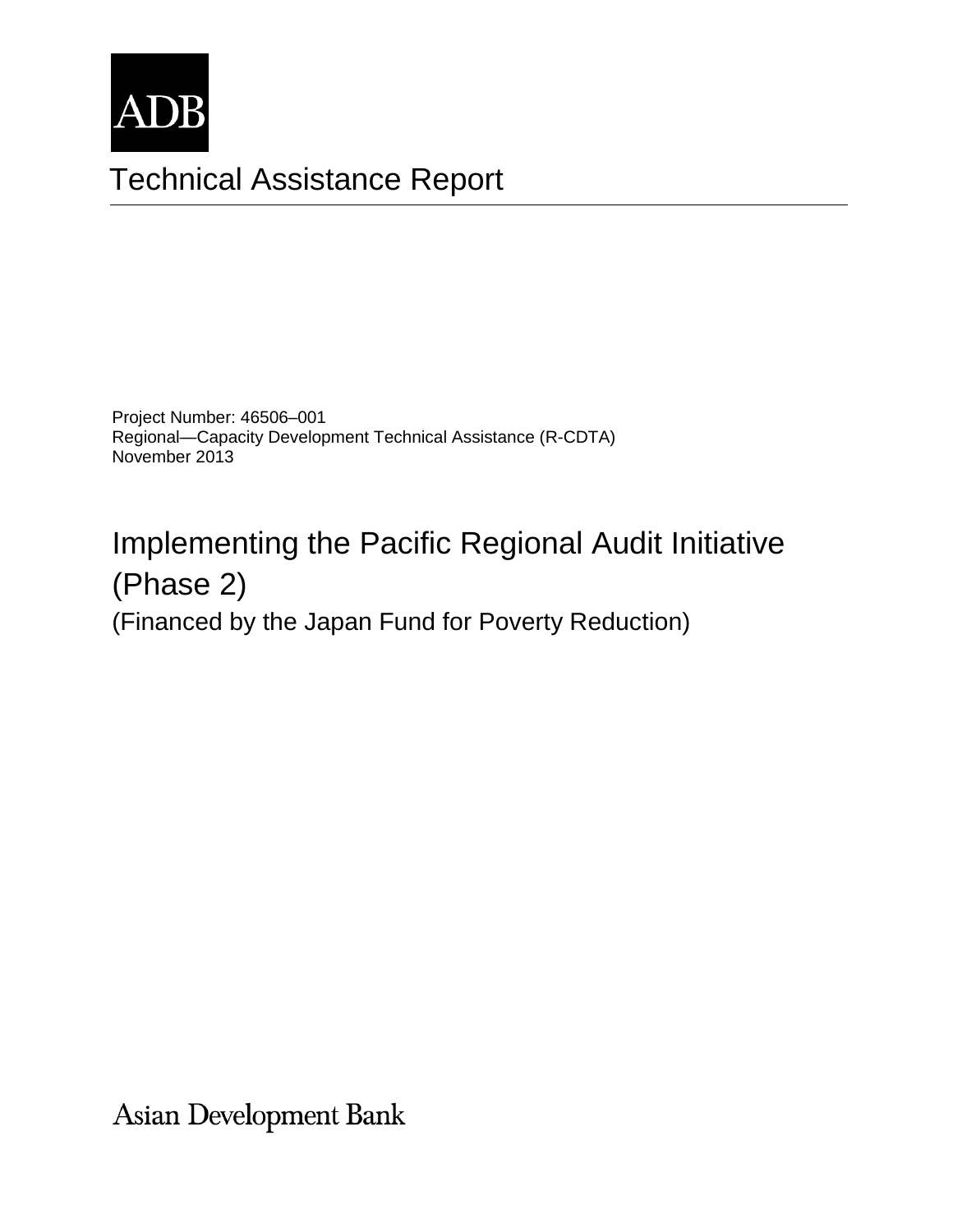#### **ABBREVIATIONS**

| <b>ADB</b>     | Asian Development Bank                                   |
|----------------|----------------------------------------------------------|
| <b>IED</b>     | <b>Independent Evaluation Department</b>                 |
| <b>INTOSAI</b> | International Organization of Supreme Audit Institutions |
| <b>PASAI</b>   | Pacific Association of Supreme Audit Institutions        |
| <b>PFM</b>     | public financial management                              |
| <b>PFTAC</b>   | Pacific Financial Technical Assistance Centre            |
| <b>PIF</b>     | Pacific Islands Forum                                    |
| <b>PRAI</b>    | Pacific Regional Audit Initiative                        |
| SAI            | supreme audit institution                                |
| <b>SAS</b>     | subregional audit support                                |
| <b>TA</b>      | technical assistance                                     |

## **TECHNICAL ASSISTANCE CLASSIFICATION**

| <b>Type</b><br><b>Targeting</b><br>classification | Regional-capacity development technical assistance (R-CDTA)<br><b>General intervention</b>                                                                                                                |
|---------------------------------------------------|-----------------------------------------------------------------------------------------------------------------------------------------------------------------------------------------------------------|
| Sector (subsectors)                               | - Public sector management (public expenditure and fiscal<br>management, public administration)                                                                                                           |
| <b>Themes (subthemes)</b>                         | Regional cooperation and integration (other regional public<br>goods), governance (economic and financial governance),<br>capacity development (institutional development, organizational<br>development) |
| <b>Location (impact)</b><br><b>Partnership</b>    | Regional (high), national (medium), rural (low), urban (low)<br>Japan Fund for Poverty Reduction                                                                                                          |

#### **NOTE**

In this report, "\$" refers to US dollars.

| <b>Vice-President</b><br><b>Director General</b><br><b>Director</b> | S. Groff, Operations 2<br>X. Yao, Pacific Department (PARD)<br>I. Matsumoto, Urban, Social Development, and Public Management<br>Division, PARD |
|---------------------------------------------------------------------|-------------------------------------------------------------------------------------------------------------------------------------------------|
| <b>Team leader</b>                                                  | H. Everett, Senior Country Specialist, PARD                                                                                                     |
| <b>Team member</b>                                                  | M. Melei, Country Specialist, PARD                                                                                                              |

In preparing any country program or strategy, financing any project, or by making any designation of or reference to a particular territory or geographic area in this document, the Asian Development Bank does not intend to make any judgments as to the legal or other status of any territory or area.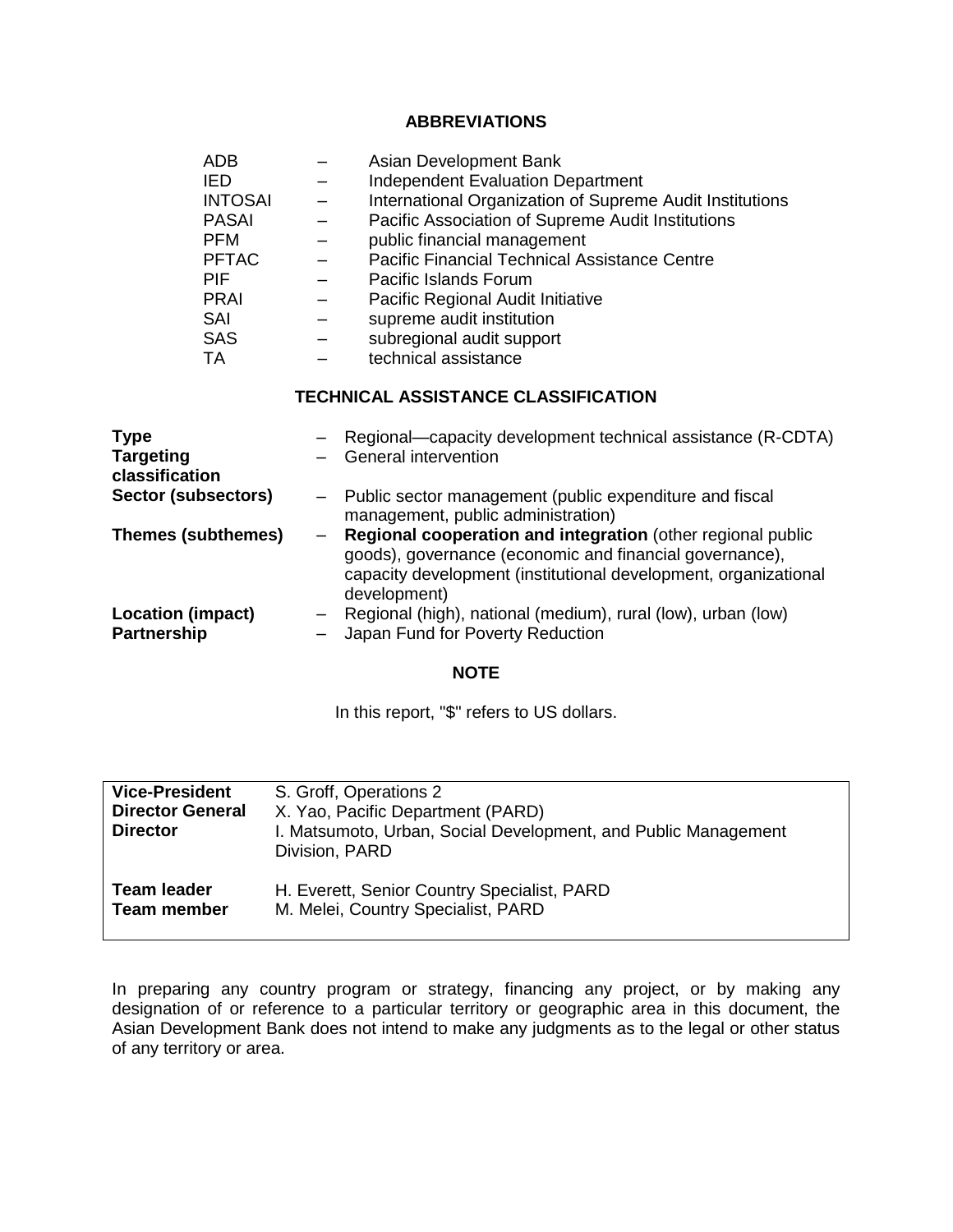# **CONTENTS**

| I.   | <b>INTRODUCTION</b>                                                                                                                      | 1                |  |
|------|------------------------------------------------------------------------------------------------------------------------------------------|------------------|--|
| ΙΙ.  | <b>ISSUES</b>                                                                                                                            | 1                |  |
| III. | THE TECHNICAL ASSISTANCE                                                                                                                 |                  |  |
|      | Impact and Outcome<br>А.<br>В.<br>Methodology and Key Activities<br>Cost and Financing<br>C.<br><b>Implementation Arrangements</b><br>D. | 4<br>4<br>5<br>5 |  |
| IV.  | THE PRESIDENT'S DECISION                                                                                                                 | 5                |  |
|      | <b>APPENDIXES</b>                                                                                                                        |                  |  |
| 1.   | Design and Monitoring Framework                                                                                                          | 6                |  |
| 2.   | Cost Estimates and Financing Plan                                                                                                        |                  |  |
| 3.   | <b>Outline Terms of Reference for Consultants</b>                                                                                        | 10               |  |

# **Page**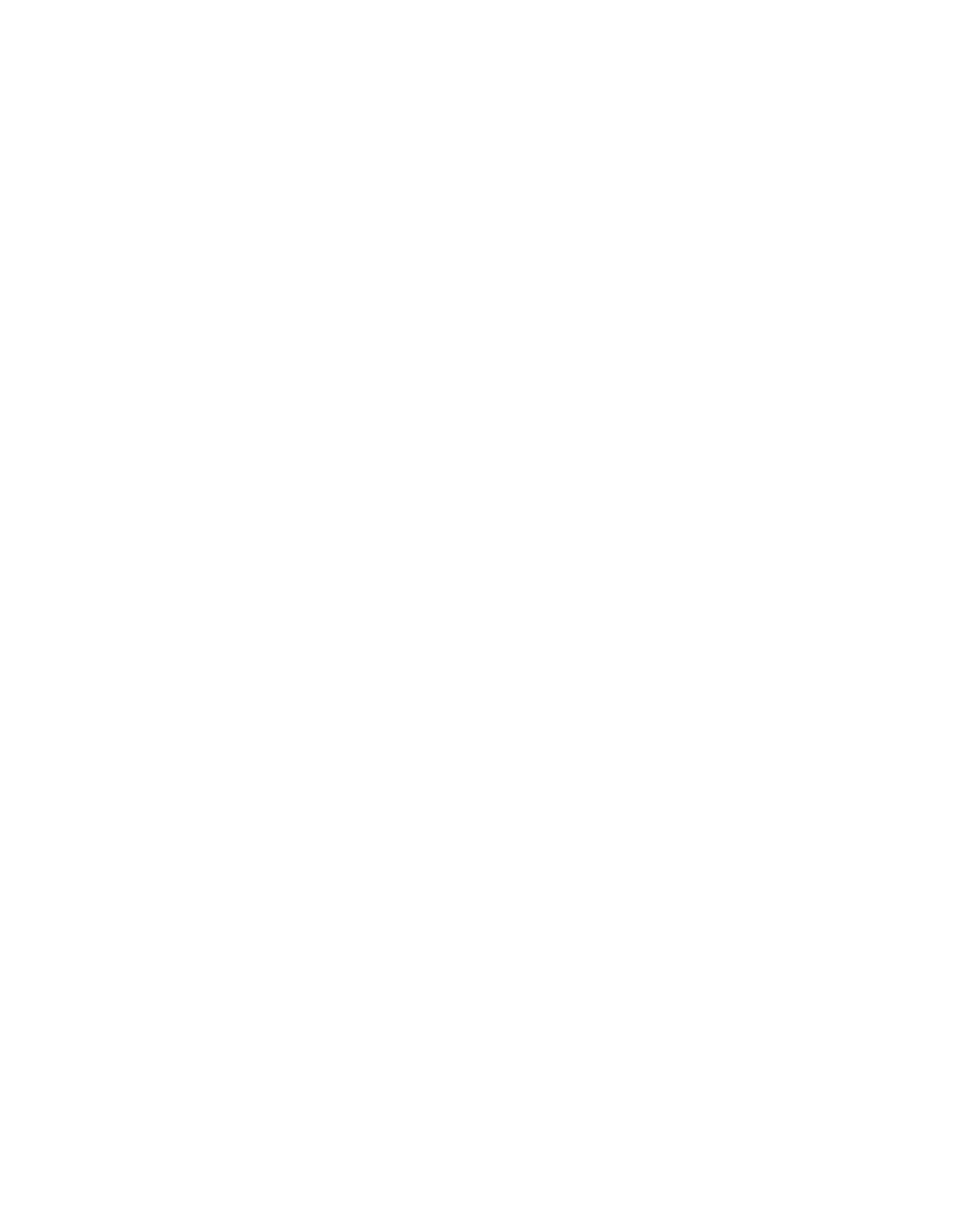# **I. INTRODUCTION**

1. Building the capacity of Pacific audit institutions is fundamental to improving governance in the region, and high-quality external audit is an essential requirement for creating transparency in the use of public funds.

2. In October 2005, Pacific Islands Forum (PIF) leaders endorsed for further study and analysis the Pacific Plan Initiative 12.1 (Key Integrity Institutions), which included the Pacific Regional Audit Initiative (PRAI).<sup>1</sup> The PRAI design was subsequently developed by the Pacific Association of Supreme Audit Institutions (PASAI),<sup>2</sup> with support from the Asian Development Bank (ADB) and Australian Aid, under the coordination of the PIF Secretariat.<sup>3</sup> The August 2008 PIF Leaders' Meeting endorsed the PRAI design. Following this endorsement, ADB, Australian Aid, the International Organization of Supreme Audit Institutions (INTOSAI) Development Initiative, the New Zealand Aid Programme, and the World Bank supported the successful initial implementation and delivery of PRAI outputs during 2008–2013. 4

3. This proposed regional capacity development technical assistance (TA) will support the continued implementation of the PRAI in Pacific island countries, and has been developed in consultation with the PASAI secretariat and development partners. The design and monitoring framework is in Appendix 1.<sup>5</sup>

#### **II. ISSUES**

4. The overarching objective of the PRAI is to raise Pacific public auditing by audit institutions (known as supreme audit institutions [SAIs]) to uniformly high standards. This in turn will contribute to good governance through improved transparency, accountability, and efficiency in the management and use of public resources in the Pacific island countries.

5. Pacific SAIs face similar difficulties in the areas of human resource capacity and the effectiveness of their audit methodologies, systems, and governing legislation. Common challenges include small numbers of trained and qualified personnel, disproportionate effects of staff turnover or absences, outdated audit methodologies, inefficient governance arrangements, and legislation that does not provide for the appropriate independence of the audit function. These issues mean that public accounts are often not audited to high standards in a timely manner, and legislatures do not always act on audit findings and recommendations. To be effective, SAIs must (i) audit all entities within the audit portfolio, (ii) issue timely audit opinions

 $\overline{a}$ 1 Pacific Islands Forum Secretariat. 2005. *The Pacific Plan for Strengthening Regional Cooperation and Integration.* Suva.

 $2$  PASAI is the regional organization representing all audit institutions in the Pacific island countries. PASAI operates a small secretariat currently located in Auckland, New Zealand. Supreme audit institutions from ADB member countries that are members of PASAI and will be supported by this TA are the Cook Islands, the Federated States of Micronesia, Fiji, Kiribati, the Marshall Islands, Nauru, Palau, Papua New Guinea, Samoa, Solomon Islands, Tonga, Tuvalu, and Vanuatu.

<sup>3</sup> ADB. 2006. *Technical Assistance for Strengthening Governance and Accountability in Pacific Island Countries*. Manila (TA 6360-REG, \$1,579,000, approved on 7 December 2006, cofinanced by the Japan Special Fund and the

Government of Australia). 4 ADB. 2008. *Technical Assistance for Strengthening Governance and Accountability in Pacific Island Countries (Phase 2)*. Manila (TA 6499-REG, \$1,900,000, approved on 3 November 2008, cofinanced by the Japan Special Fund and the Government of Australia); ADB. 2011. *Implementing the Pacific Regional Audit Initiative.* Manila (TA 7794-REG, \$1,300,000, approved on 29 March 2011, financed by the Japan Fund for Poverty Reduction).

 $5$  The TA first appeared in the business opportunities section of ADB's website on 30 September 2013.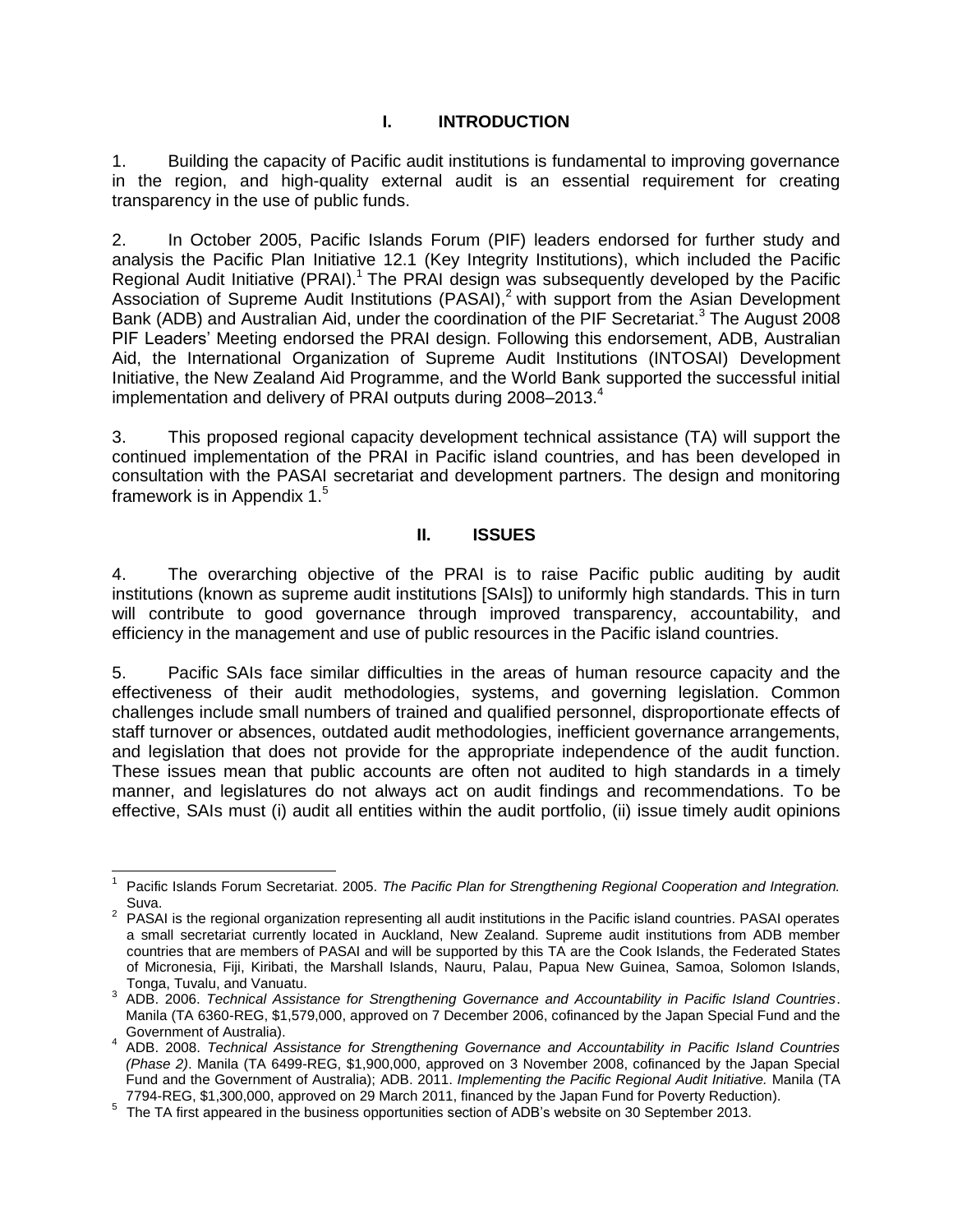and reports, (iii) be managed effectively and have well-qualified staff, (iv) have a modern riskbased audit methodology, and (v) be independent of the legislature and the executive.

6. The PASAI Annual Report 2011/12 provides a comprehensive outline of achievements from the PRAI to date and notes the improvements to capacity and associated audit impacts.<sup>6</sup> It describes the following outputs.

- (i) **Regional cooperation and coordination.** Under this output (a) four manuals covering human resources management, quality assurance guidelines, reporting guidelines, and performance audit were produced and are being used by audit institutions in the region; (b) three regional cooperative performance audits covering solid waste, access to safe drinking water, and management of sustainable fisheries were completed; and (c) annual PASAI congresses were held to support regional coordination on audit issues.
- (ii) **Organizational capacity.** Training workshops on auditing fundamentals, intermediate auditing, supervisory auditing, and audit management were developed, piloted, and conducted with a total of 101 staff trained from 17 audit institutions in the Pacific island countries. A total of 15 coordinators from within the region were involved.
- (iii) **Technical ability.** Under this output the subregional audit support (SAS) program was completed. The SAS program uses an innovative model to deal with public auditing challenges in small island states by pooling the resources of the subregion. The program is working to raise the quality of public auditing in Kiribati, Nauru, and Tuvalu through the establishment of a team of secondees from each of the participating countries, supported by specialist audit expertise.
- (iv) **Transparency and accountability.** A second report on the state of accountability and transparency in the Pacific island countries was published by PASAI in July 2012.<sup>7</sup> The report is being used to communicate with governments and regional organizations, and to conduct broader advocacy about the role of SAIs and associated governance mechanisms in achieving the accountable and transparent use of public resources.

7. A key initiative introduced in late 2012 is a twinning arrangement, which potentially lays the groundwork for an eventual exit strategy by PASAI from development partner support. The twinning arrangement teams an audit institution from Australia (including the Australian state audit institutions) or New Zealand with a developing country PASAI member. The twinning arrangements will develop in various ways depending on the needs of each audit institution; however, they will include the provision of mentoring, advice, training, and knowledge sharing between the more developed audit institution and the PASAI member.

8. The PRAI was, and remains, highly consistent with regional priorities. It was conceptualized in response to growing regional concern, as articulated by PIF leaders, that institutional weaknesses were undermining transparency, accountability, equity, and efficiency in the management and use of resources in the Pacific island countries; and with the belief that a regional approach could be taken to addressing these issues. The PRAI design was developed by PASAI after an extensive consultation process and significant background diagnostic studies. These assessments included undertaking detailed SAI-specific stock takes,

 $\overline{\phantom{a}}$ 

<sup>6</sup> PASAI. 2012. *Annual Report 2011/12.* Auckland.

<sup>7</sup> PASAI. 2012. *Accountability and Transparency in the Pacific Region 2011.* Auckland.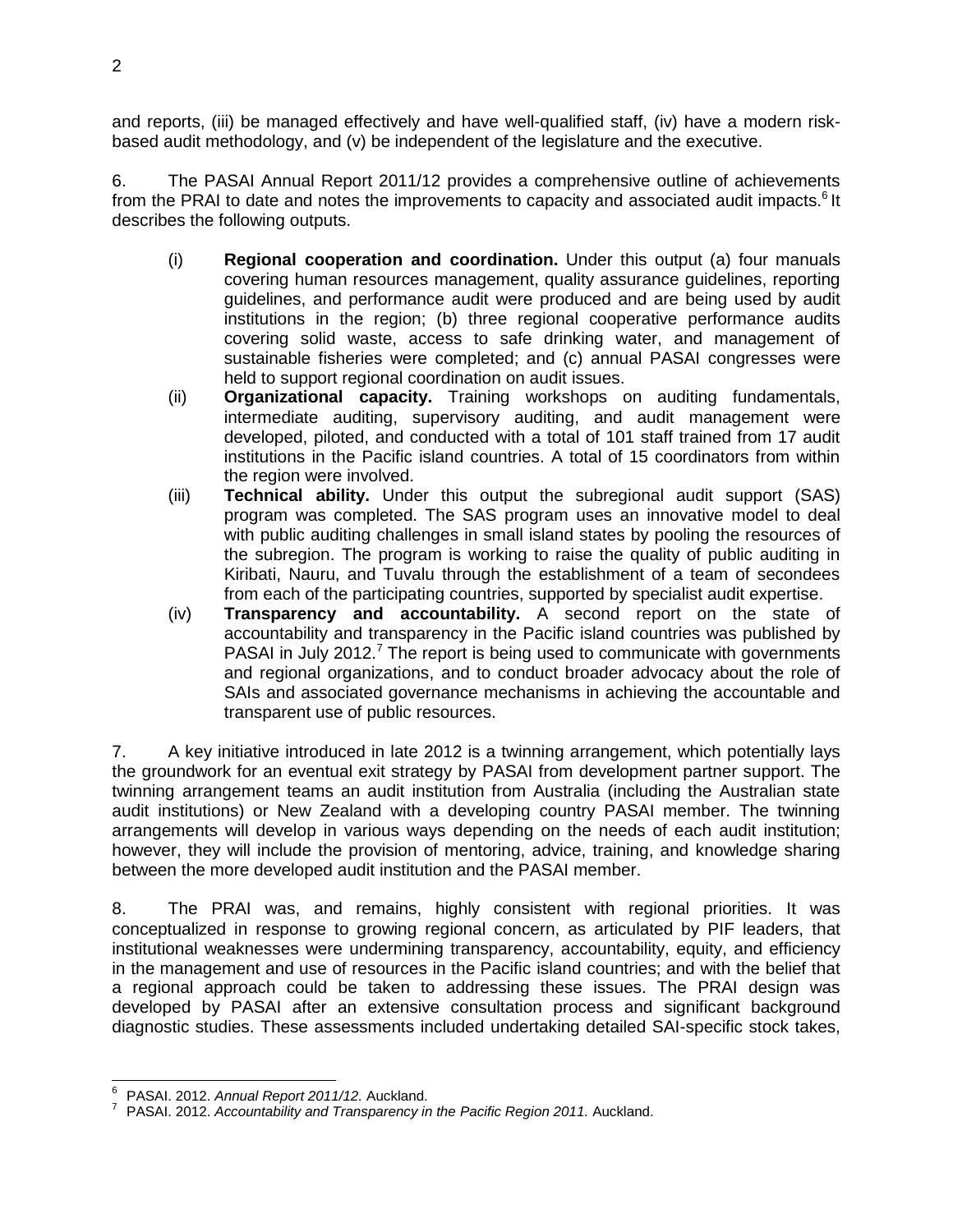building on earlier SAI assessments, along with regional benchmarking of capacity through the PASAI capability model.<sup>8</sup>

9. An independent review of the PRAI and PASAI was undertaken by ADB's Independent Evaluation Department (IED) at the request of and in coordination with the Government of Australia's Department of Foreign Affairs and Trade and the New Zealand Aid Programme.<sup>9</sup> The review gave PRAI an overall assessment of *generally successful*. The PRAI was rated *highly relevant*, *effective* (on major outputs), *efficient*, and *likely to be sustainable*. The IED review provided lessons for the next PRAI program period, including the need for (i) stronger and more frequent diagnostic assessments of SAIs, including self-assessments, to improve monitoring and sharpen targeting of support; (ii) more proactive approaches to advocating transparency and accountability and to working with governments and legislatures to address long-standing constraints to SAI effectiveness; (iii) reporting more regularly on transparency and accountability issues; and (iv) establishing formal, results-oriented agreements between PASAI and key partners such as the United Nations Development Programme and the Pacific Financial Technical Assistance Centre (PFTAC).

10. PASAI has now prepared a new strategic plan in consultation with member audit institutions that incorporates the findings of the IED review. <sup>10</sup> The plan's approach was endorsed by PASAI members in September 2013.

11. The TA is consistent with ADB's Pacific Approach, 2010–2014, which identifies continued support to good governance and regional cooperation and integration activities, including public financial management (PFM). <sup>11</sup> Also, in supporting regional and international declarations on development partner coordination and aid effectiveness, development partners have committed to relying on country PFM systems, including audit institutions.<sup>12</sup> Furthermore, ADB is a signatory to the memorandum of understanding between INTOSAI and the development partner community, under which development partners have committed to supporting the strengthening of PFM in partner countries, including the government auditing function, with a view to ensuring that public resources are properly used, and that funding reaches the intended end user.<sup>13</sup>

12. The proposed TA complements other support being provided to PFM in the Pacific developing member countries, including by PFTAC.<sup>14</sup> PFTAC provides PFM support in three areas: (i) support for public expenditure and financial accountability assessments and the development of PFM road maps; (ii) PFM TA missions or training designed to assess, discuss, and deliver solutions; and (iii) delivering training and supporting the development of regional institutions or processes with the aim of ensuring long-term PFM system sustainability. Support to audit institutions is, however, not covered by PFTAC.

<sup>8</sup> ADB. 2008. *Pacific Regional Audit Initiative Summary Design Document, 2008–2012.* Manila.

<sup>9</sup> ADB. 2013. *Independent Review of the Pacific Regional Audit Initiative, 2008–2012.* Manila.

<sup>10</sup> PASAI. 2013. *Strategic Plan 2014–2024.* Auckland.

<sup>11</sup> ADB. 2009. *ADB's Pacific Approach, 2010–2014.* Manila.

<sup>&</sup>lt;sup>12</sup> Cairns Compact on Strengthening Development Coordination in the Pacific (2009), the Accra Agenda for Action (2008), the Pacific Aid Effectiveness Principles (2007), and the Paris Declaration on Aid Effectiveness (2005).

<sup>&</sup>lt;sup>13</sup> Memorandum of Understanding between INTOSAI and the Donor Community. 31 July 2012.

<sup>14</sup> ADB. 2008. *Technical Assistance for Pacific Financial Technical Assistance Centre, 2008–2011*. Manila (TA 6466- REG, \$1,000,000, approved on 24 June).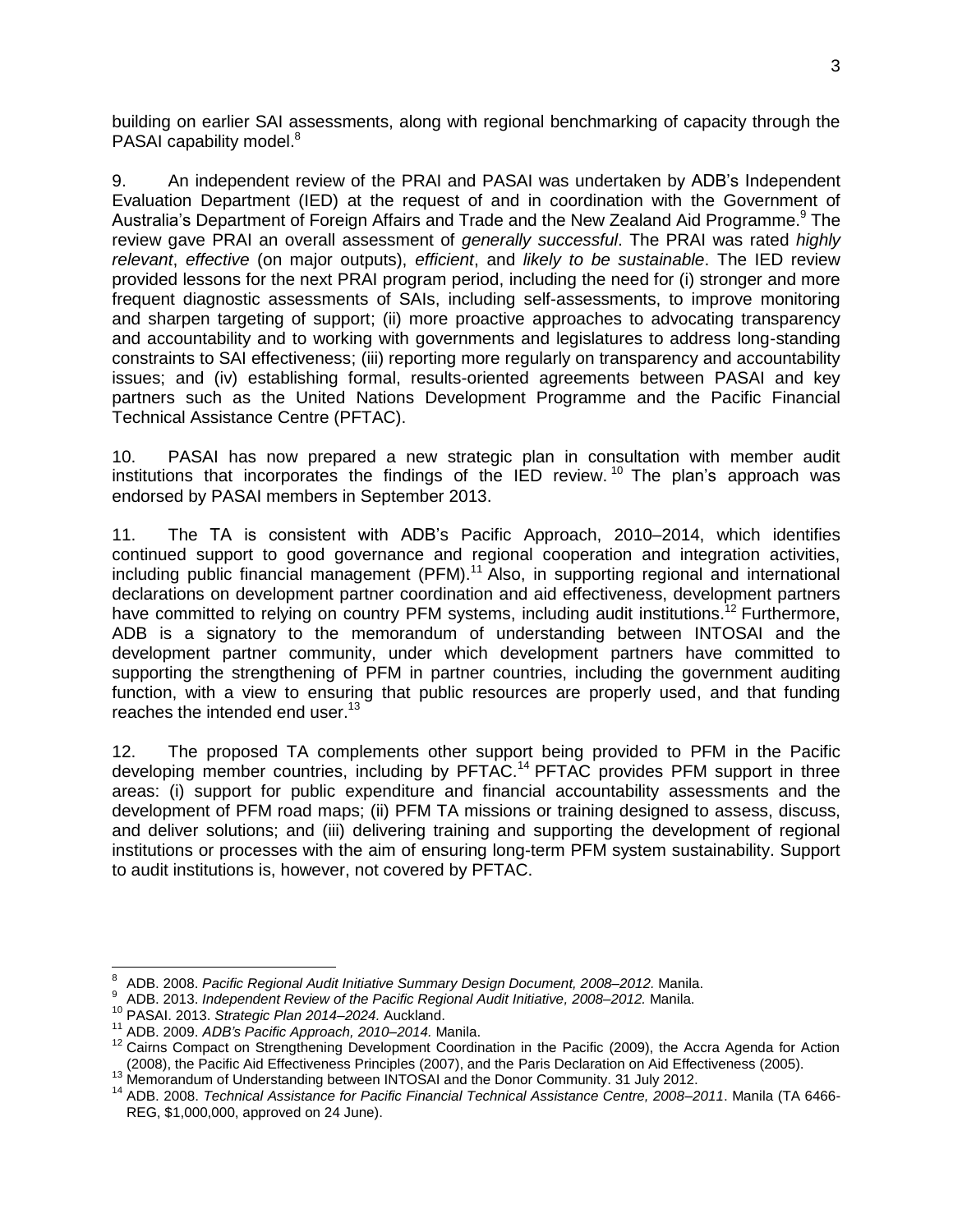# **III. THE TECHNICAL ASSISTANCE**

#### **A. Impact and Outcome**

13. The TA will support public entities in Pacific island countries to improve transparency and accountability in the management and use of their public resources. The outcome of the TA will be that SAIs in Pacific island countries will operate in accordance with uniform standards at a measurably higher level.

## **B. Methodology and Key Activities**

14. The TA will deliver the following outputs and associated activities during 2014–2016, consistent with PASAI's new strategic plan.

- (i) **Strengthened supreme audit institution independence.** The TA will assist the PASAI secretariat in providing support to SAIs that need to have their audit legislation revised or enhanced to improve accountability and transparency.<sup>15</sup> Some SAIs in the Pacific island countries have yet to obtain full independence, a complete mandate encompassing the entire public sector, unrestricted access to information, and freedom from restrictions to report on their work.
- (ii) **Strengthened transparency and accountability by contributing to and promoting an integrated approach to public financial management.** The TA will support the PASAI secretariat in continuing to regularly survey and report on the status of transparency and accountability in the Pacific island countries. Consistent with the recommendations in the IED review, the report will be used to inform stakeholders and advocate the significance of good accountability and transparency. In addition, PASAI, together with key partners, will start working toward a more integrated regional approach to strengthening the accountability system.
- (iii) **Strengthened public financial reporting, public audit, and legislative oversight.** The TA will continue to support two initiatives that have demonstrated results under phase 1—cooperative audits and the SAS program. Cooperative audits involve multiple audit institutions working together on a single audit. They also enable high-quality audit services to be delivered, particularly in specialist or complex areas, and support effective capacity development. The TA will continue to support the completion of cooperative performance audits using this approach. The TA will also support the SAS program for Kiribati, Nauru, and Tuvalu; and may add a fourth country.
- (iv) **Strengthened capacity and capability of supreme audit institutions to carry out their mandates.** Under phase 1 of the TA, SAIs were provided with advice and support on strategic and corporate planning; records management; internal performance management and reporting; and human resources, legal, information and communication technology, and funding models. These requirements and other management and operational best practices are contained in the PASAI Strategic Management and Operational Guidelines. The TA will continue to assist SAIs in the development of strategic and business plans consistent with the guidelines, or provide advice where necessary to

 $\overline{a}$ <sup>15</sup> Consistent with the United Nations General Assembly Resolution on SAIs (resolution A/66/209) and the International Standards of Supreme Audit Institutions.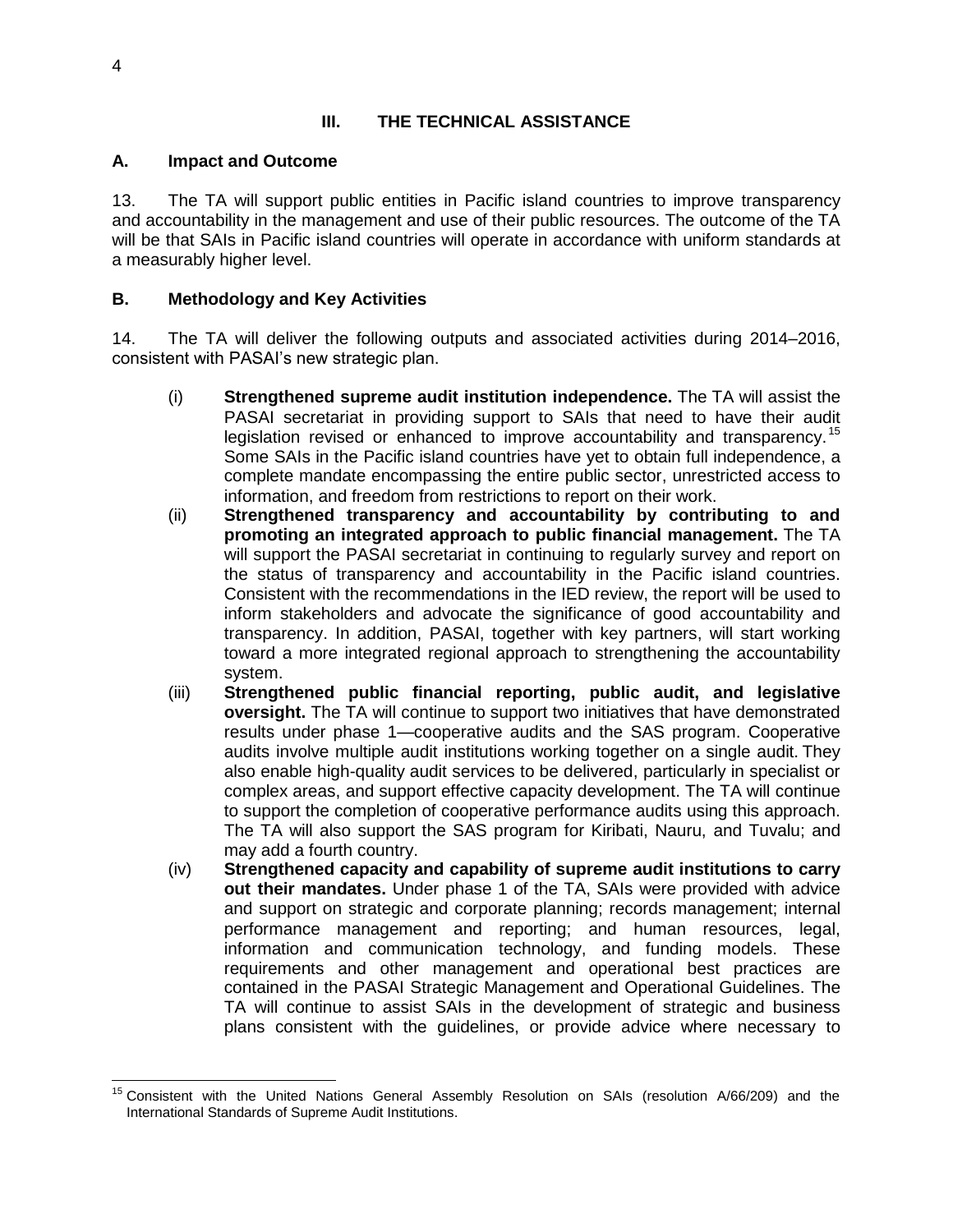ensure that the plans align with PASAI initiatives, as well as the INTOSAI performance measurement framework. 16

# **C. Cost and Financing**

15. The TA is estimated to cost \$1,300,000, which will be financed on a grant basis by the Japan Fund for Poverty Reduction and administered by ADB. The PASAI secretariat and participating SAIs will provide in-kind contributions. The cost estimates and financing plan is in Appendix 2. The PASAI secretariat is currently consulting with other development partners on its new strategic plan to also provide financing to support the continued implementation of the PRAI.

# **D. Implementation Arrangements**

16. ADB will be the executing agency and the PASAI secretariat will be the implementing agency. <sup>17</sup> Disbursements under the TA will be made in accordance with ADB's *Technical Assistance Disbursement Handbook* (2010, as amended from time to time). The equipment will be purchased in accordance with ADB's Procurement Guidelines (2013, as amended from time to time).

17. The TA will require international consultants (estimated 30 person-months of inputs) and national consultants (estimated 24 person-months of inputs) with skills and expertise in public auditing, performance auditing, legal and governance support, capacity development, and TA administration. All consultants will be engaged on an individual basis.<sup>18</sup> The consultants will be engaged by ADB in accordance with ADB's Guidelines on the Use of Consultants (2013, as amended from time to time). TA activities will be implemented over 30 months, from 1 January 2014 to 30 June 2016. The outline terms of reference for consultants are in Appendix 3.

18. Monitoring of the broader aims of the TA will draw on the findings of assessments by ADB and development partners. This will include measuring the performance of each PASAI member against the PASAI capability model. Ongoing monitoring of activities will be undertaken through regular meetings of the PASAI governing board.<sup>19</sup> Good practices and lessons will be disseminated throughout the implementation of the TA.

# **IV. THE PRESIDENT'S DECISION**

19. The President, acting under the authority delegated by the Board, has approved ADB administering technical assistance not exceeding the equivalent of \$1,300,000 to be financed on a grant basis by the Japan Fund for Poverty Reduction for Implementing the Pacific Regional Audit Initiative (Phase 2), and hereby reports this action to the Board.

 <sup>16</sup> INTOSAI. 2013. *Supreme Audit Institutions Performance Measurement Framework. Pilot Version. INTOSAI Working Group on the Value and Benefits of SAIs.* Oslo[. www.idi.no/artikkel.aspx?MId1=102&AId=704](http://www.idi.no/artikkel.aspx?MId1=102&AId=704)

<sup>&</sup>lt;sup>17</sup> No TA activities will be financed or undertaken in the territory of a developing member country until confirmation of a no-objection has been obtained from the government of the developing member country concerned.

<sup>&</sup>lt;sup>18</sup> Individual consultant selection will be used because (i) it is unlikely that any firm will have the range of expertise to provide the required international consultants, and (ii) it will provide flexibility to respond to the needs of the PASAI secretariat.

<sup>19</sup> PASAI has a governance structure to oversee the implementation of the PRAI. Pacific Association of Supreme Audit Institutions[. www.pasai.org/About+Us/PASAI+Governing+Board.html](http://www.pasai.org/About+Us/PASAI+Governing+Board.html)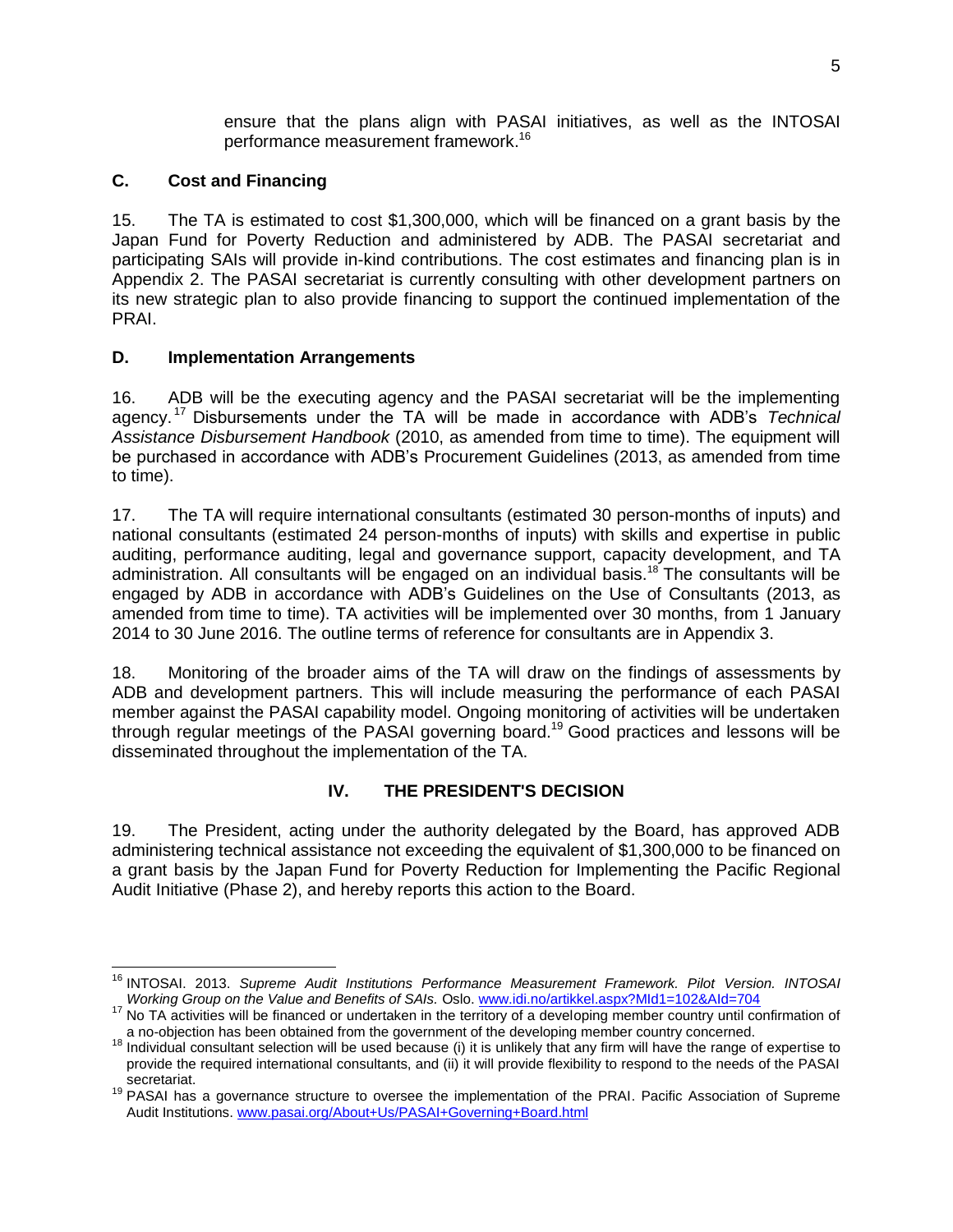| <b>Design</b><br><b>Summary</b>                                                                                                                                                      | <b>Performance Targets</b><br>and Indicators with<br><b>Baselines</b>                                                                                                                                                                                                                                                                                                                                                                                                                      | <b>Data Sources and</b><br><b>Reporting Mechanisms</b>                                                                                                                                                                                           | <b>Assumptions and Risks</b>                                                                                                                                                                                                                                                                                                                                    |
|--------------------------------------------------------------------------------------------------------------------------------------------------------------------------------------|--------------------------------------------------------------------------------------------------------------------------------------------------------------------------------------------------------------------------------------------------------------------------------------------------------------------------------------------------------------------------------------------------------------------------------------------------------------------------------------------|--------------------------------------------------------------------------------------------------------------------------------------------------------------------------------------------------------------------------------------------------|-----------------------------------------------------------------------------------------------------------------------------------------------------------------------------------------------------------------------------------------------------------------------------------------------------------------------------------------------------------------|
| Impact<br>Public entities in<br>Pacific island<br>countries<br>improve<br>transparency<br>and<br>accountability in<br>the management<br>and use of their<br>public resources         | Average one-step<br>improvement by the<br>end of 2017 in the<br>following public<br>expenditure and<br>financial accountability<br>(PEFA) performance<br>indicators (PI):<br>(i) PI-10: public access<br>to key fiscal<br>information<br>(ii) PI-25: quality and<br>timeliness of annual<br>financial statements<br>(iii) PI-26: scope,<br>nature, and follow-<br>up of external audit<br>(iv) PI-28: legislative<br>scrutiny of external<br>audit reports <sup>a</sup>                    | Country PEFA public<br>financial management<br>(PFM) assessments<br>Pacific Regional Audit<br>Initiative (PRAI) status<br>reports prepared by the<br>Pacific Association of<br><b>Supreme Audit Institutions</b><br>(PASAI) secretariat          | <b>Assumptions</b><br>Participating jurisdictions<br>remain committed to<br>improving transparency and<br>accountability.<br>PFM systems continue to<br>improve.                                                                                                                                                                                                |
| <b>Outcome</b><br>Supreme audit<br>institutions<br>(SAIs) in Pacific<br>island countries<br>operate in<br>accordance with<br>uniform<br>standards at a<br>measurably<br>higher level | By the end of 2015,<br>70% of available public<br>accounts and their<br>components will have<br>been audited to<br>internationally accepted<br>standards within 12<br>months of the end of<br>the fiscal year<br>Improvement by the<br>end of 2015 of the<br>PEFA PI-26 indicator to<br>an average rating of B<br>for all completed<br>country PEFA<br>assessments<br>By the end of 2015,<br>80% of participating<br>SAIs will be at level 3 or<br>higher on the PASAI<br>capability model | PASAI secretariat's<br>stocktaking of audited<br>public accounts<br>PEFA PFM assessments<br>PRAI status reports<br>PASAI capability model<br>International Organisation<br>of Supreme Audit<br>Institutions performance<br>measurement framework | <b>Assumptions</b><br>Participating jurisdictions<br>continue to be strongly<br>committed to effective public<br>auditing.<br>PASAI members continue to<br>work collaboratively.<br>Accounting systems,<br>standards, and records<br>continue to improve.<br><b>Risk</b><br>Financial reports and records<br>are not available for audit in<br>a timely manner. |

# **DESIGN AND MONITORING FRAMEWORK**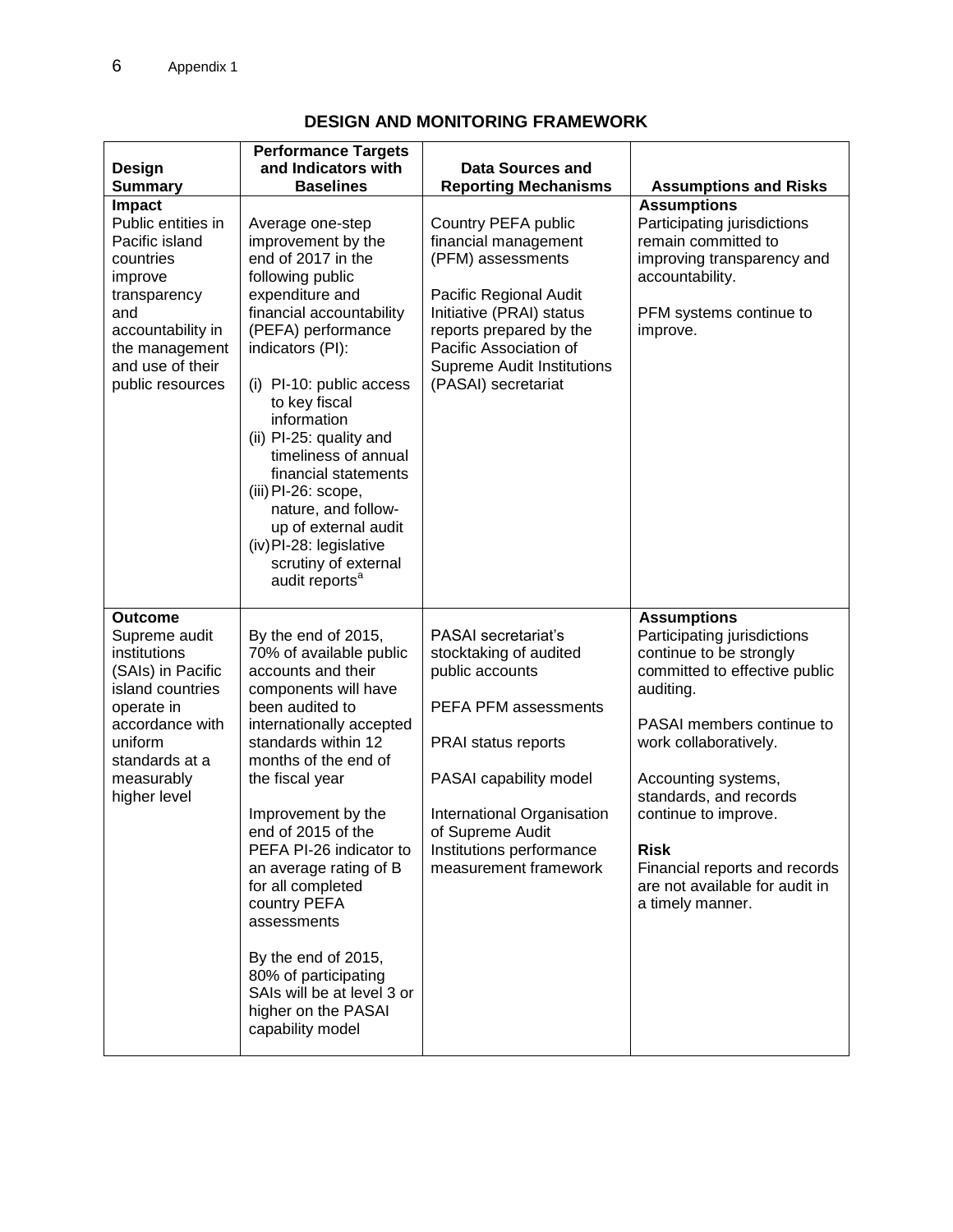|                                                                                                                                                  | <b>Performance Targets</b>                                                                                                                                                                                                                                                                                                                                                                                                                                                     |                                                                                                                                                             |                                                                                                                                                                                                                                                                             |
|--------------------------------------------------------------------------------------------------------------------------------------------------|--------------------------------------------------------------------------------------------------------------------------------------------------------------------------------------------------------------------------------------------------------------------------------------------------------------------------------------------------------------------------------------------------------------------------------------------------------------------------------|-------------------------------------------------------------------------------------------------------------------------------------------------------------|-----------------------------------------------------------------------------------------------------------------------------------------------------------------------------------------------------------------------------------------------------------------------------|
| <b>Design</b>                                                                                                                                    | and Indicators with                                                                                                                                                                                                                                                                                                                                                                                                                                                            | Data Sources and                                                                                                                                            |                                                                                                                                                                                                                                                                             |
| <b>Summary</b>                                                                                                                                   | <b>Baselines</b>                                                                                                                                                                                                                                                                                                                                                                                                                                                               | <b>Reporting Mechanisms</b>                                                                                                                                 | <b>Assumptions and Risks</b>                                                                                                                                                                                                                                                |
| <b>Outputs</b><br>1. Strengthened<br>SAI<br>independence                                                                                         | Support provided to five<br>SAIs on legislative<br>amendments is<br>consistent with                                                                                                                                                                                                                                                                                                                                                                                            | Audit legislation                                                                                                                                           | <b>Assumptions</b><br>SAIs are willing to participate<br>in the peer review program.<br>For cooperative audits,                                                                                                                                                             |
| 2. Strengthened<br>transparency<br>and<br>accountability<br>by contributing<br>to and<br>promoting an<br>integrated<br>approach to<br><b>PFM</b> | international guidance<br>One public release in<br>13 PASAI member<br>countries following the<br>publication of a regional<br>accountability and<br>transparency report<br>Two strategic<br>partnership agreements<br>with joint results-<br>oriented frameworks<br>are agreed upon                                                                                                                                                                                            | <b>Completed PASAI report</b><br>on regional accountability<br>and transparency<br>Strategic partnership<br>agreements                                      | suitable secondees are<br>available from participating<br>countries.<br><b>Risks</b><br>Participating jurisdictions<br>resist a stronger PASAI<br>secretariat.<br>Training and practical<br>experience are not relevant<br>for SAIs' needs.<br>Demand from jurisdictions to |
| 3. Strengthened<br>public financial<br>reporting,<br>public audit,<br>and legislative<br>oversight                                               | One cooperative<br>performance audit in<br>eight countries is<br>completed in<br>accordance with a<br>common cooperative<br>performance audit<br>methodology and<br>tabled in each country's<br>parliament by June<br>2015<br>Six financial audits in<br>three countries are<br>completed under the<br>Subregional Audit<br>Support Program in<br>accordance with a<br>common financial audit<br>methodology and<br>tabled in each country's<br>parliament by<br>December 2015 | Cooperative performance<br>audit reports<br>Audit opinions;<br>management letters and<br>reports<br><b>Records of Public Accounts</b><br>Committee hearings | participate in the cooperative<br>audits overstretches<br>organizational and financial<br>capacity.                                                                                                                                                                         |
| 4. Strengthened<br>capacity and<br>capability of<br>SAIs to carry<br>out their<br>mandates                                                       | Overall one-step<br>increase in the<br>performance of SAIs as<br>measured by the<br>PASAI capability model<br>by December 2015                                                                                                                                                                                                                                                                                                                                                 | Completed SAI strategic<br>and business plans<br>PASAI capability model                                                                                     |                                                                                                                                                                                                                                                                             |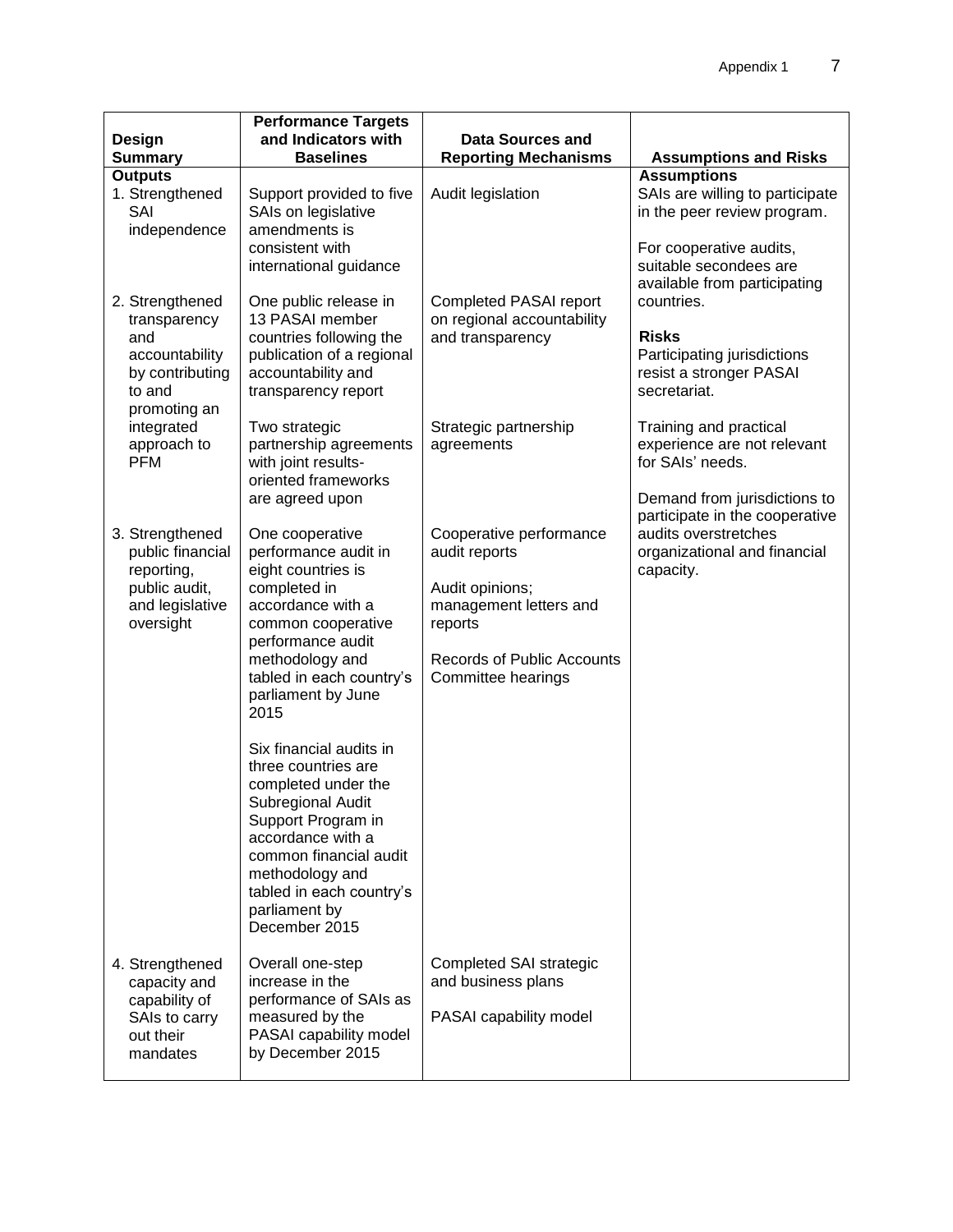|                                                                                                      | <b>Performance Targets</b>                                              |                                                                       |                              |
|------------------------------------------------------------------------------------------------------|-------------------------------------------------------------------------|-----------------------------------------------------------------------|------------------------------|
| Design                                                                                               | and Indicators with                                                     | Data Sources and                                                      |                              |
| <b>Summary</b>                                                                                       | <b>Reporting Mechanisms</b><br><b>Baselines</b>                         |                                                                       | <b>Assumptions and Risks</b> |
| <b>Activities with Milestones</b>                                                                    |                                                                         |                                                                       | <b>Inputs</b>                |
|                                                                                                      |                                                                         |                                                                       |                              |
|                                                                                                      | 1. Strengthened SAI independence                                        |                                                                       | Japan Fund for Poverty       |
|                                                                                                      |                                                                         | 1.1 Support provided to five SAIs on legislative amendments (December | Reduction: \$1,300,000       |
| 2015                                                                                                 |                                                                         |                                                                       |                              |
|                                                                                                      |                                                                         |                                                                       |                              |
|                                                                                                      |                                                                         | 2. Strengthened transparency and accountability by contributing to    |                              |
|                                                                                                      | and promoting an integrated approach to PFM                             |                                                                       |                              |
|                                                                                                      | 2.1 PASAI report on regional accountability and transparency issues     |                                                                       |                              |
| released (December 2015)                                                                             |                                                                         |                                                                       |                              |
| 2.2 Results of PASAI accountability and transparency report                                          |                                                                         |                                                                       |                              |
| disseminated (December 2015)<br>2.3 Two strategic partnership agreements with joint results-oriented |                                                                         |                                                                       |                              |
|                                                                                                      |                                                                         |                                                                       |                              |
| frameworks agreed upon (December 2015)                                                               |                                                                         |                                                                       |                              |
|                                                                                                      | 3. Strengthened public financial reporting, public audit, and           |                                                                       |                              |
| legislative oversight                                                                                |                                                                         |                                                                       |                              |
|                                                                                                      |                                                                         | 3.1 One cooperative performance audit involving eight SAIs undertaken |                              |
| (June 2015)                                                                                          |                                                                         |                                                                       |                              |
|                                                                                                      |                                                                         | 3.2 Subregional audit support program involving three SAIs undertaken |                              |
| (December 2015)                                                                                      |                                                                         |                                                                       |                              |
|                                                                                                      |                                                                         |                                                                       |                              |
|                                                                                                      | 4. Strengthened capacity and capability of SAIs to carry out their      |                                                                       |                              |
| mandates                                                                                             |                                                                         |                                                                       |                              |
|                                                                                                      | 4.1 Individual strategic and business plans for 10 SAIs that align with |                                                                       |                              |
|                                                                                                      | PASAI initiatives and the INTOSAI performance measurement               |                                                                       |                              |
|                                                                                                      | framework prepared (December 2015)                                      |                                                                       |                              |
|                                                                                                      |                                                                         |                                                                       |                              |

<sup>a</sup> Baseline data are included in PEFA reports for each country. Indicators are graded from A (highest) to D (lowest). Source: Asian Development Bank.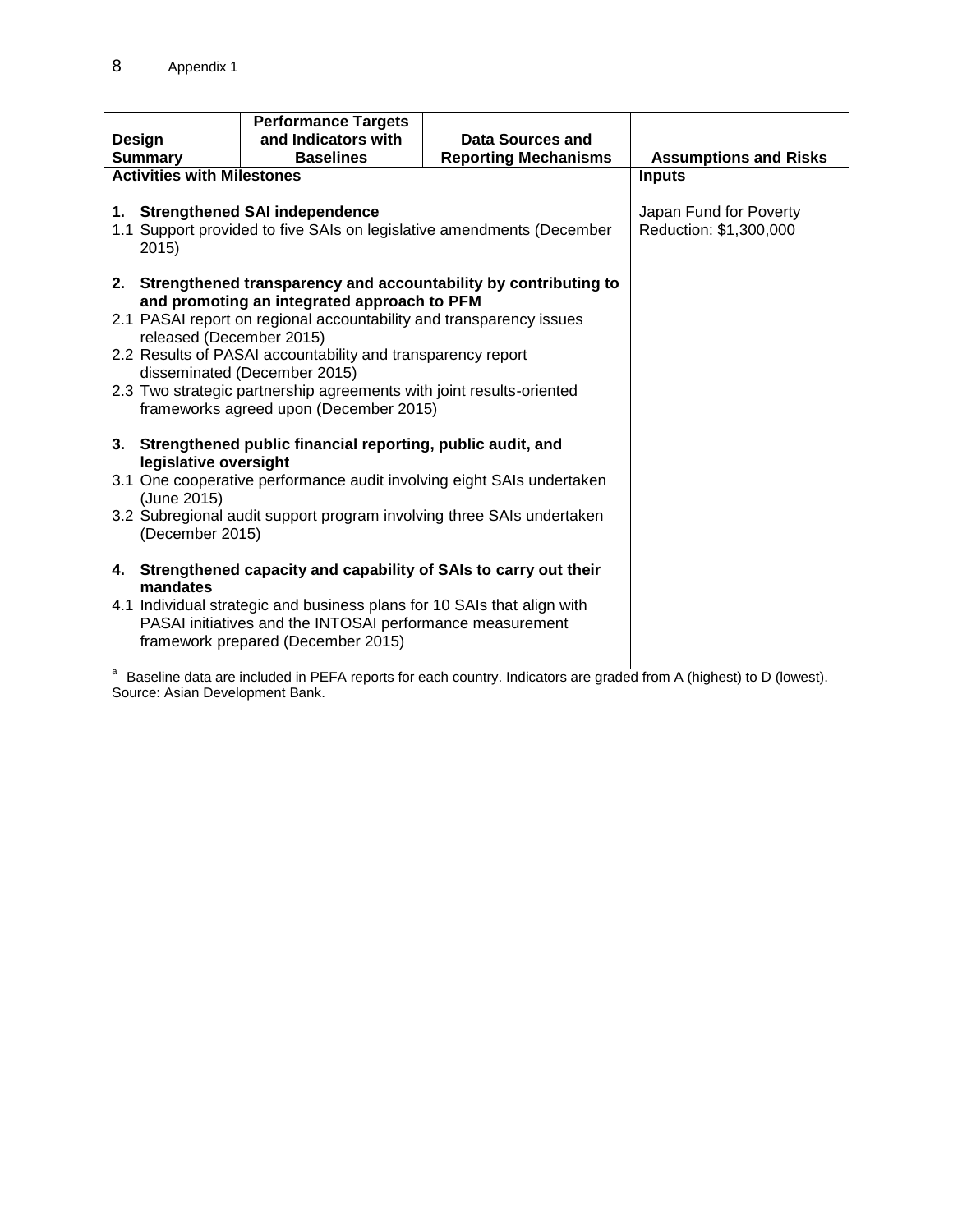#### **COST ESTIMATES AND FINANCING PLAN**

(\$'000)

| <b>Item</b>                                                       | Amount   |
|-------------------------------------------------------------------|----------|
| Japan Fund for Poverty Reduction <sup>a</sup>                     |          |
| Consultants                                                       |          |
| a. Remuneration and per diem                                      |          |
| i. International consultants                                      | 655.60   |
| ii. National consultants                                          | 90.00    |
| b. International and local travel                                 | 72.00    |
| c. Reports and communications                                     | 2.50     |
| Equipment <sup>b</sup><br>2.                                      | 5.00     |
| Training, seminars, and conferences <sup>c</sup><br>3.            | 285.00   |
| Miscellaneous administration and support costs <sup>d</sup><br>4. | 122.00   |
| Contingencies<br>5.                                               | 67.90    |
| Total                                                             | 1,300.00 |
| Administered by the Asian Development Bank.                       |          |

<sup>b</sup> Includes notebook computers for secondees in the Subregional Audit Support Program. At the end of the technical

assistance the notebook computers will be turned over to the participating supreme audit institutions.

<sup>c</sup> Covers the costs of implementing the Subregional Audit Support Program in Kiribati, Nauru, and Tuvalu (with the

possible addition of a fourth country); including secondees' travel, per diem, accommodation, and insurance.<br>For the costs of the Pacific Association of Supreme Audit Institutions secretariat to support the delivery of tec assistance outputs and activities. The Asian Development Bank's advance payment facility will be used for these costs.

Source: Asian Development Bank estimates.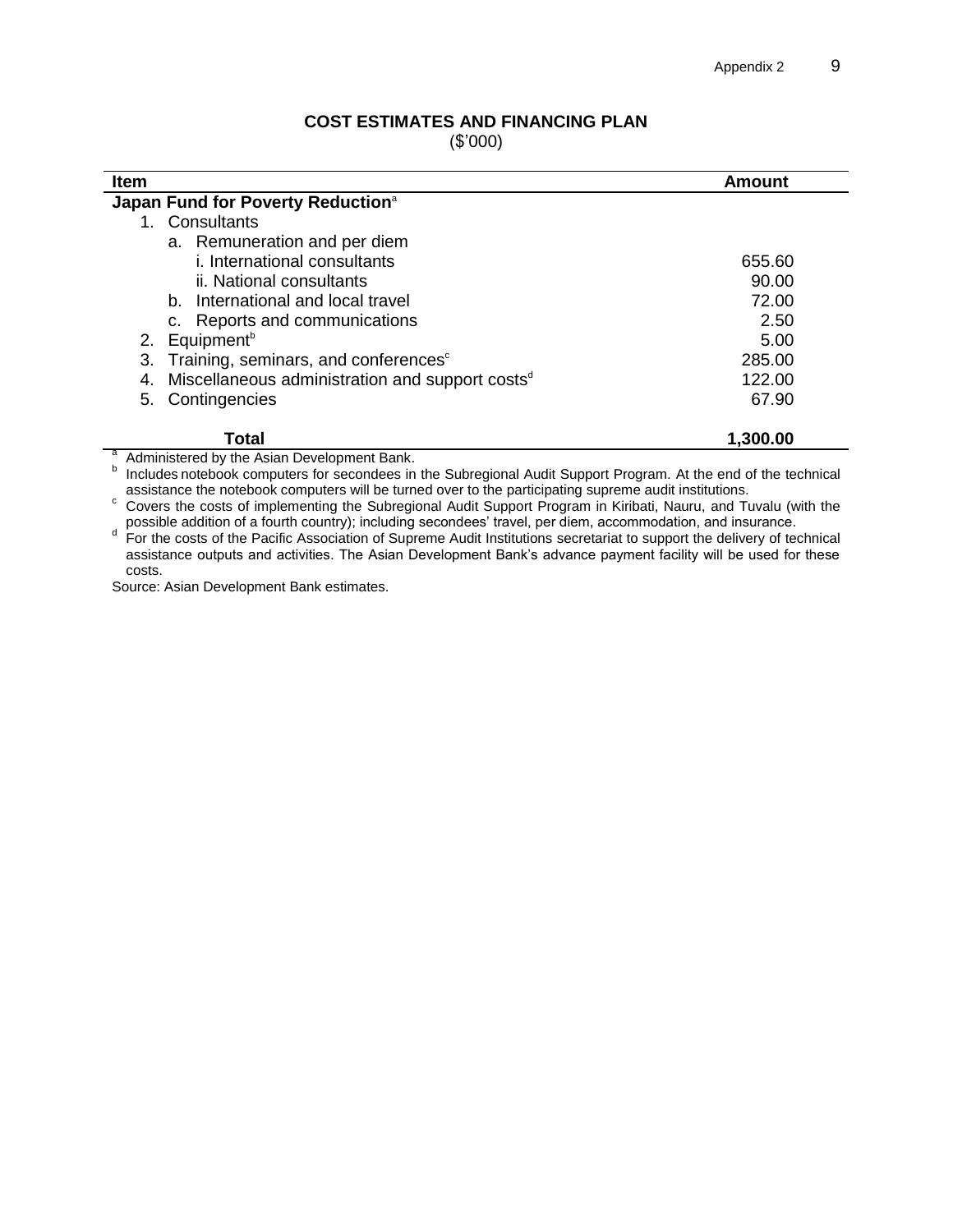# **OUTLINE TERMS OF REFERENCE FOR CONSULTANTS**

# **A. Subregional Audit Support Program Coordinator**

1. The subregional audit support (SAS) program coordinator (international, 8 personmonths, intermittent) will have sound project management and administration skills; recent, practical experience in public auditing; and at least 10 years of relevant professional experience. The coordinator will hold a recognized accounting, auditing, or similar qualification; and will ideally be a member of an accounting professional association. Experience in the Pacific island countries is highly desirable. The assignment will involve travel to Kiribati, Nauru, and Tuvalu. In addition, a possible fourth country may be introduced for this cycle of the program.

2. The SAS program coordinator will be engaged for the full cycle of the SAS program, and will work in close collaboration with the other SAS team members under the guidance of the Pacific Association of Supreme Audit Institutions (PASAI) secretariat and the SAS program committee. The program committee comprises the auditors-general of Kiribati, Nauru, and Tuvalu; the PASAI secretary-general; and the PASAI executive director. Development partner representatives will also be invited to attend meetings of the committee.

3. The SAS program coordinator will establish, manage, and coordinate the SAS team to undertake financial audits of the annual public accounts, including advising on the preparation of audit opinions and reports for Kiribati, Nauru, and Tuvalu. The auditors-general of Kiribati, Nauru, and Tuvalu will remain responsible for signing, issuing, and presenting audit reports to each country's parliament.

4. The SAS program coordinator will lead the following tasks working with the SAS public auditing expert.

- (i) Prepare and maintain a rolling subregional audit program, which will identify the focus, sequencing, and timing of audits and other activities and provide the basis for monitoring and evaluation, for consideration and endorsement by the SAS program committee.
- (ii) Liaise with the auditors-general of Kiribati, Nauru, and Tuvalu to implement the program, including the selection and mobilization of SAS secondees.
- (iii) Prepare a detailed resource schedule that outlines audit timing and sequencing.
- (iv) Provide general logistical and administrative support to the program, including (a) facilitating SAS team members' travel and accommodation arrangements; (b) ensuring adequate facilities and equipment are provided to SAS team members; and (c) coordinating training provided to SAS secondees, SAI personnel, and other related personnel such as finance ministry staff.

5. Outputs will include (i) a rolling subregional audit program, (ii) guidance materials on auditing practices and approaches, (iii) completed financial audits, (iv) trained SAS secondees, (v) completed financial statements (working in conjunction with finance ministries), and (vi) identification of capacity and accountability constraints that could benefit from additional support.

## **B. Subregional Audit Support Program Public Auditing Expert**

6. The SAS program public auditing expert (international, 8 person-months, intermittent) will be engaged for the full cycle of the SAS program and will provide specialist audit expertise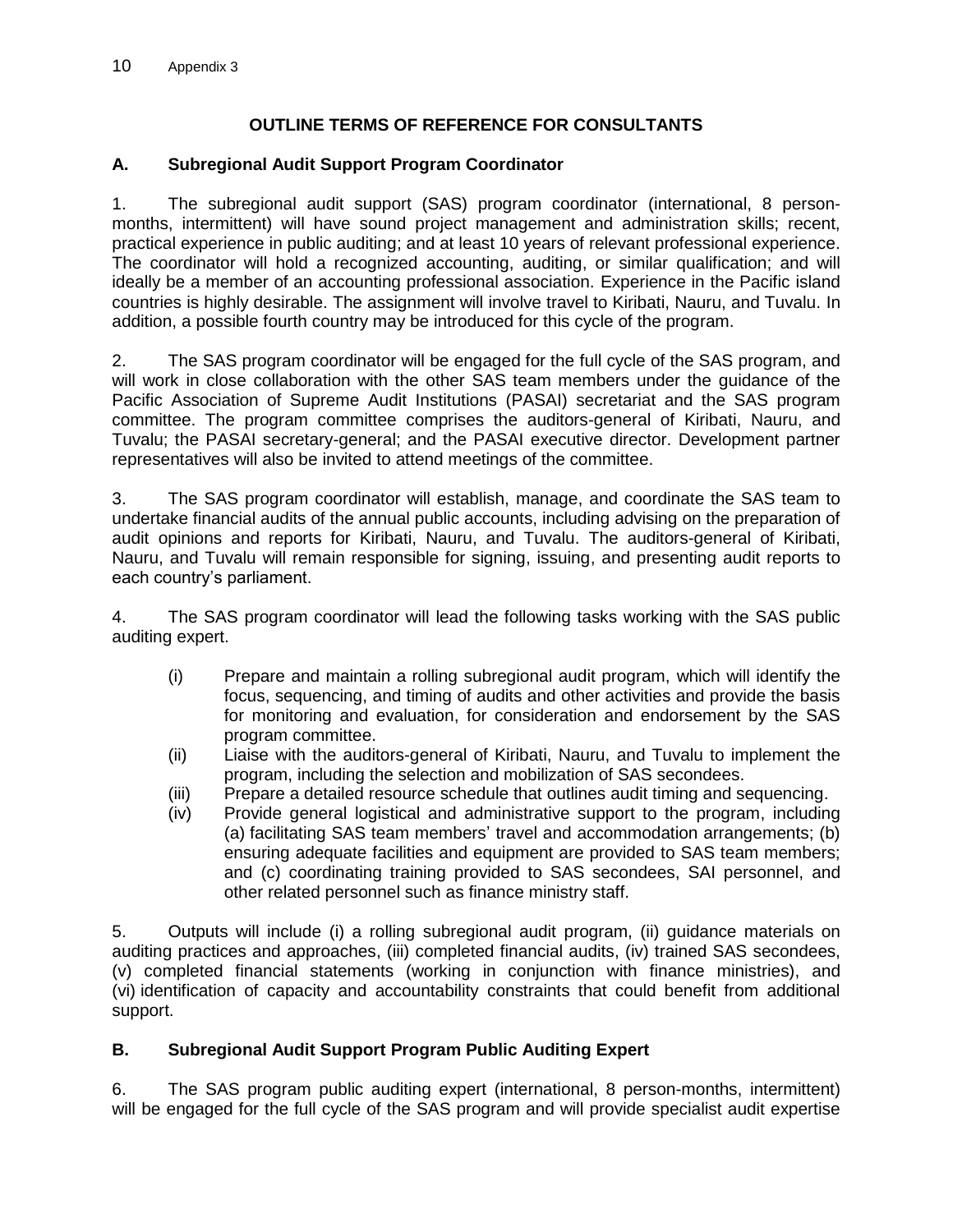to the SAS team. The expert will have recent, practical, public auditing experience, most likely gained in a supreme audit institution, and at least 5 years of relevant professional experience. The expert will hold a recognized professional accounting, auditing, or similar qualification; and will be a member of an accounting professional association. The assignment will involve travel to Kiribati, Nauru, and Tuvalu. In addition, a possible fourth country may be introduced for this cycle of the program.

7. Working as an SAS team member, the public auditing expert will support the completion of the financial audits of annual public accounts, including advising on the preparation of audit opinions and reports in Kiribati, Nauru, and Tuvalu. The auditors-general of Kiribati, Nauru, and Tuvalu will remain responsible for signing, issuing, and presenting audit reports to each country's parliament. The public auditing expert will work in close collaboration with the other SAS team members under the SAS program coordinator's direction. The provision of training and knowledge transfer will be integral to this role.

8. The public auditing expert will support the following tasks, working with the SAS program coordinator: (i) prepare and maintain a rolling subregional audit program, which will identify the focus, sequencing, and timing of audits and other activities, and provide the basis for monitoring and evaluation for consideration and endorsement by the SAS program committee; (ii) liaise with the auditors-general of Kiribati, Nauru, and Tuvalu to implement the program, including the selection and mobilization of SAS secondees; and (iii) prepare a detailed resource schedule that outlines audit timing and sequencing.

9. The public auditing expert will also take a lead role in

- (i) identifying and preparing guidance materials on auditing practices and approaches to support the introduction of PASAI's financial audit methodology and manual;
- (ii) undertaking the agreed financial audits, with a strong emphasis on improving audit quality and timeliness, and improving audit report impact;
- (iii) training and providing knowledge transfer to SAS secondees;
- (iv) advising on and assisting in the preparation of financial statements; and
- (v) training SAI personnel and other related personnel such as finance ministry staff.

10. Outputs will include (i) a rolling subregional audit program, (ii) guidance materials on auditing practices and approaches, (iii) completed financial audits, (iv) trained SAS secondees, (v) completed financial statements (working in conjunction with finance ministries), and (vi) identification of institutional and individual capacity and accountability constraints that could benefit from additional support.

# **C. Cooperative Performance Audit Expert**

11. The cooperative performance audit expert (international, 4 person-months, intermittent) will support the completion of PASAI's cooperative performance audit program. The expert will have performance audit experience and at least 10 years of relevant professional experience, most likely gained from working in a public sector audit institution. Experience in undertaking performance audits and developing cooperative audit approaches, as well as experience working in the Pacific island countries, is desirable.